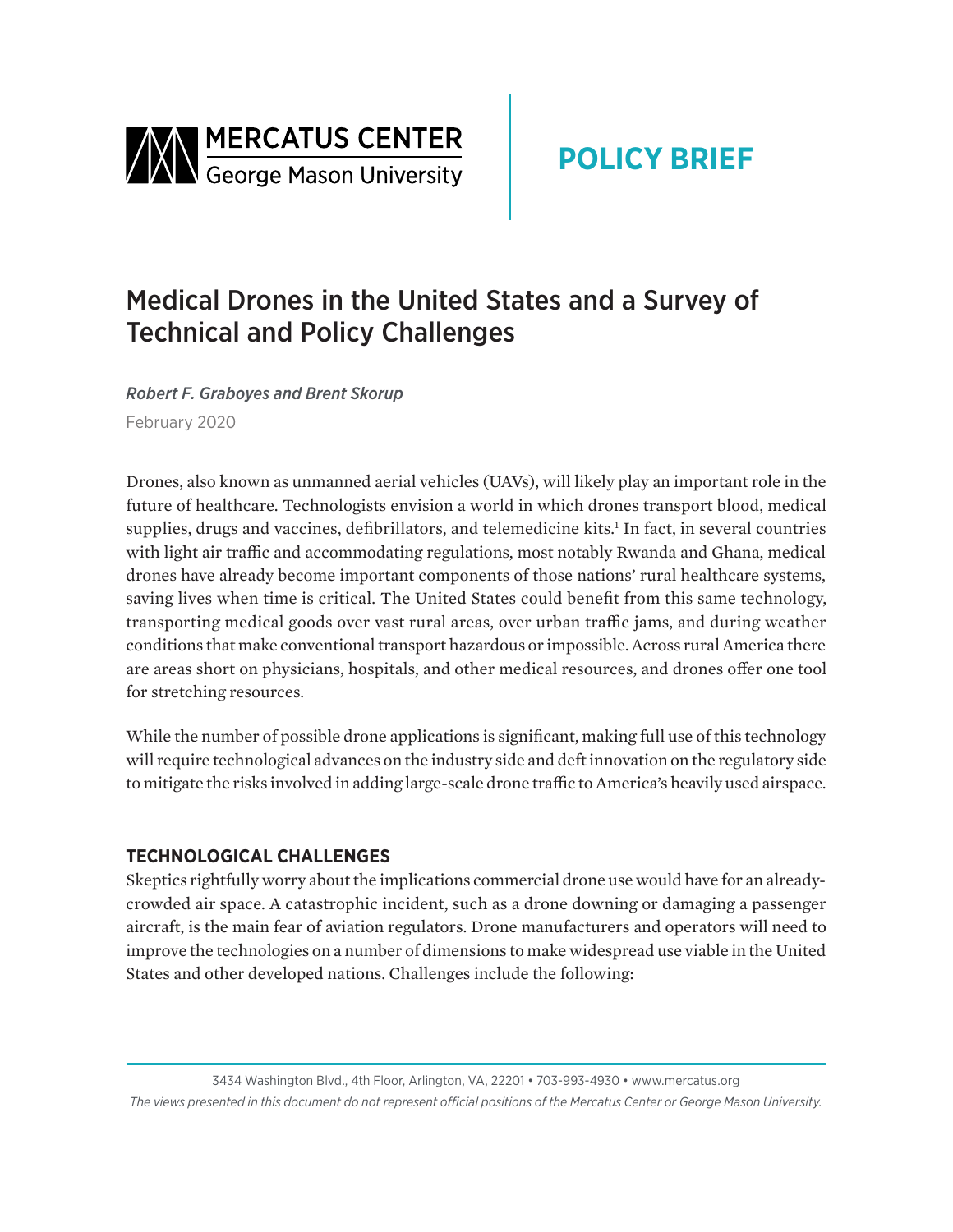*Sense-and-avoid systems.* The United States has nearly 20,000 municipal and major airports and heliports scattered across the country.<sup>2</sup> This creates a busy national airspace full of planes, helicopters, hobbyist model airplanes, and even the occasional missile. Even though drones are restricted by law from flying near airports and a variety of military installations without permission, innocent mistakes and negligent drone operators are always possible. Drone companies are working on advancements such as "geofencing" and sense-and-avoid technology to help drones automatically avoid buildings, trees, geological features, cell towers, cranes, and other airspace users (including planes, birds, and other drones).3

*Remote ID.* Before there can be extensive drone delivery networks, regulators, law enforcement, and the public will want the drones to be identifiable, much like how vehicles on the road are identifiable with license plates. Remote ID is a proposed technology—a "digital license plate" that would allow the rapid identification of drones from a distance via wireless technology or a computer connection. The Federal Aviation Administration (FAA) and the drone industry are currently working on technical standards and requirements for Remote ID, which is scheduled to be implemented in 2024.<sup>4</sup>

*Unmanned traffic management.* The FAA, NASA, and state departments of transportation are developing unmanned traffic management (UTM) systems—a highly automated and digital air traffic control for hundreds of thousands or even millions of commercial drones. Under current regulations, it's difficult to receive FAA permission to fly a drone beyond visual line of sight (BVLOS) of the operator. BVLOS is an essential component of a large-scale commercial drone sector. With BVLOS, remote pilots can manage multiple flights at once, enabling the industry to reap economies of scale. Without BVLOS, it is difficult to fly drones over much of the vast terrain of the United States or in urban areas, where buildings block vistas. UTM systems will eventually automatically manage drone flights—much like the current air traffic control system does—to ensure safe and rapid services. But for now, the technology is very young. It's also unclear how many UTMs there will be and whether they will be operated by the federal government, state governments, cities, or private operators.

*Better communications systems.* Drones will have to maintain reliable wireless communication at all times—a requirement that becomes considerably more challenging when flying BVLOS. Larger drones will require satellite communications or some other form of reliable architecture for communications with a ground operator. In some cases, safety and efficiency will entail heavy data flows, such as live video, so large bandwidth will be essential. In a sense, drone communications must be more reliable than those found on airplanes because, unlike on an airplane, there is no pilot to take charge when communications systems fail. No matter how good the design, communications will occasionally be lost, requiring "lost link procedures"—procedures for the drone to follow in the absence of contact with the UTM system. It will also be necessary to defend drones against hackers, terrorists, and others who might seek to harness drones for nefarious purposes.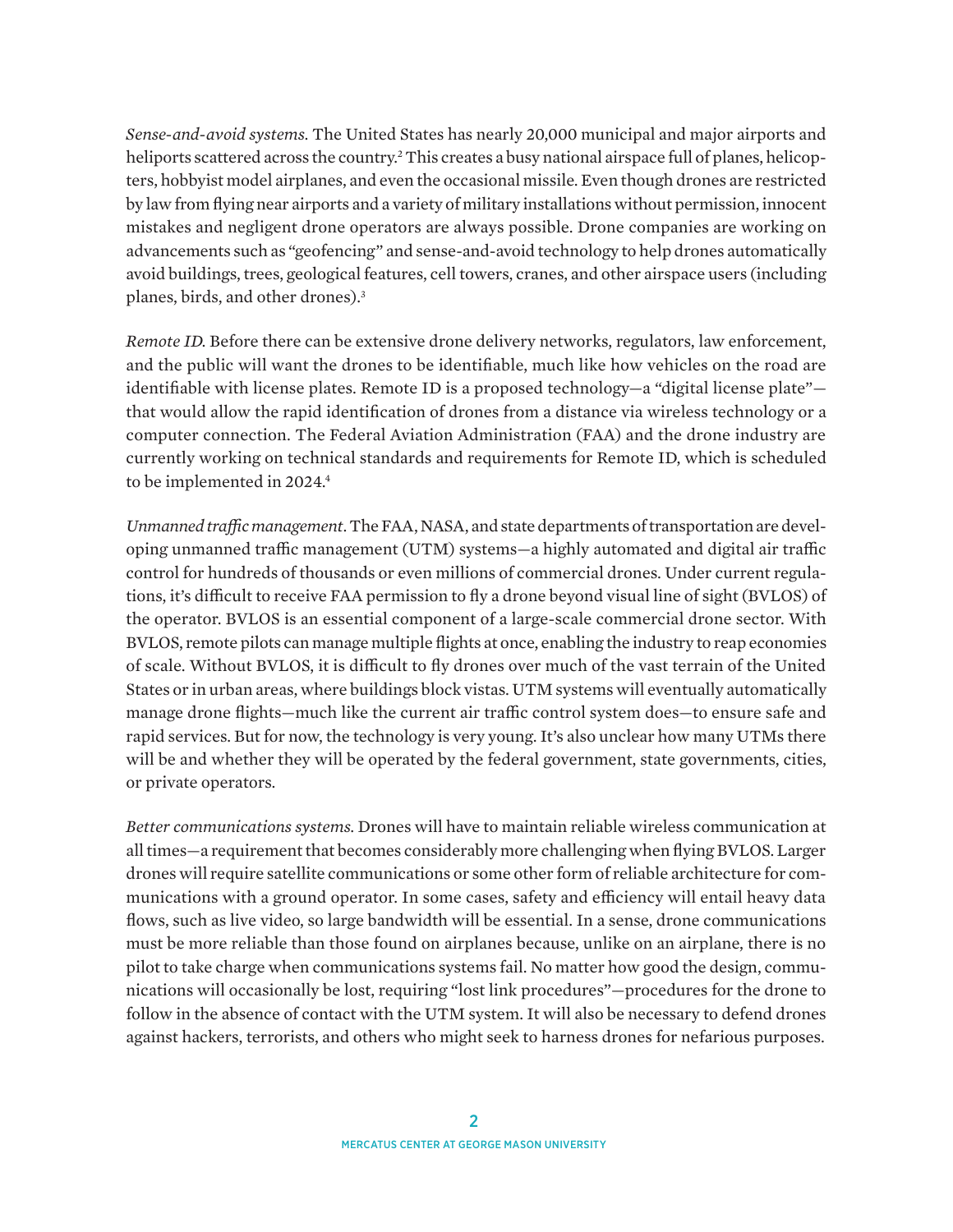*Better motors, engines, and airframes.* Today's battery-operated drones are limited in their range and weight-bearing capacity. Current battery-powered electrical engines and present-day airframe designs will need major improvements.<sup>5</sup> Alternative solutions include developing miniaturized internal combustion engines or power from hydrogen fuel cells. These developments are in their early stages, and previous estimates suggest that the up-front costs of developing them will be high.

## **PUBLIC POLICY CHALLENGES**

The above technological improvements create a chicken-and-egg problem. Drone developers will have to spend enormous sums to develop the next-generation vehicles and communications. But innovators and investors will hesitate to invest the needed sums without guarantees that the new vehicles will be allowed aloft by regulators. Simultaneously, policymakers may hesitate to issue such guarantees without a high degree of certainty that the yet-to-be-developed vehicles will meet desired safety standards. The challenge is to devise a legal and regulatory framework—in essence a compact between industry and government—to overcome this problem. New regulations will have to tackle the following questions:

*Current drone restrictions.* There are currently a number of obstacles standing in the way of drones fulfilling their full commercial potential. Part 107 of title 14 of the US *Code of Federal Regulations*, which covers small unmanned aircraft systems, is one of them.6 This part of the code restricts drone flight and impedes most commercial drone use. These rules, for instance, require that drone operators fly their drones within line of sight, that maximum allowable drone altitude be limited to 400 feet, and that drone flying time be confined to daylight hours. The rules also prohibit flying a drone over anyone not involved in the direct operation of the drone. Widespread drone services aren't possible with these restrictions. In February 2020, the FAA issued a proposal to certify certain drones for extensive, nationwide operation, but implementation is a few years away.<sup>7</sup>

*Spectrum policy.* The 2018 FAA Reauthorization Act instructed the FAA, the National Telecommunications and Information Administration, and the Federal Communications Commission to draft a comprehensive plan to ensure a reliable communications network.<sup>8</sup> They plan to do this by exploring whether drones can operate on specific band frequencies. If drones cannot, the FAA will recommend other frequencies that the drones can operate on. Use of satellite communications like these will be essential for effective and efficient communication between drones and the pilots on the ground. Without reliable communication, BVLOS flights become unreliable and unsafe.

*Airspace design.* Current airspace design was developed mostly decades ago. Inserting millions of new vehicles into this architecture is not a simple matter. Under existing law, the FAA alone manages all "navigable airspace." For decades this worked well because aircraft are usually hundreds or thousands of feet off the ground. Drones, however, effectively transform all outdoor areas into "navigable airspace." This massive expansion of the FAA's authority conflicts with the principles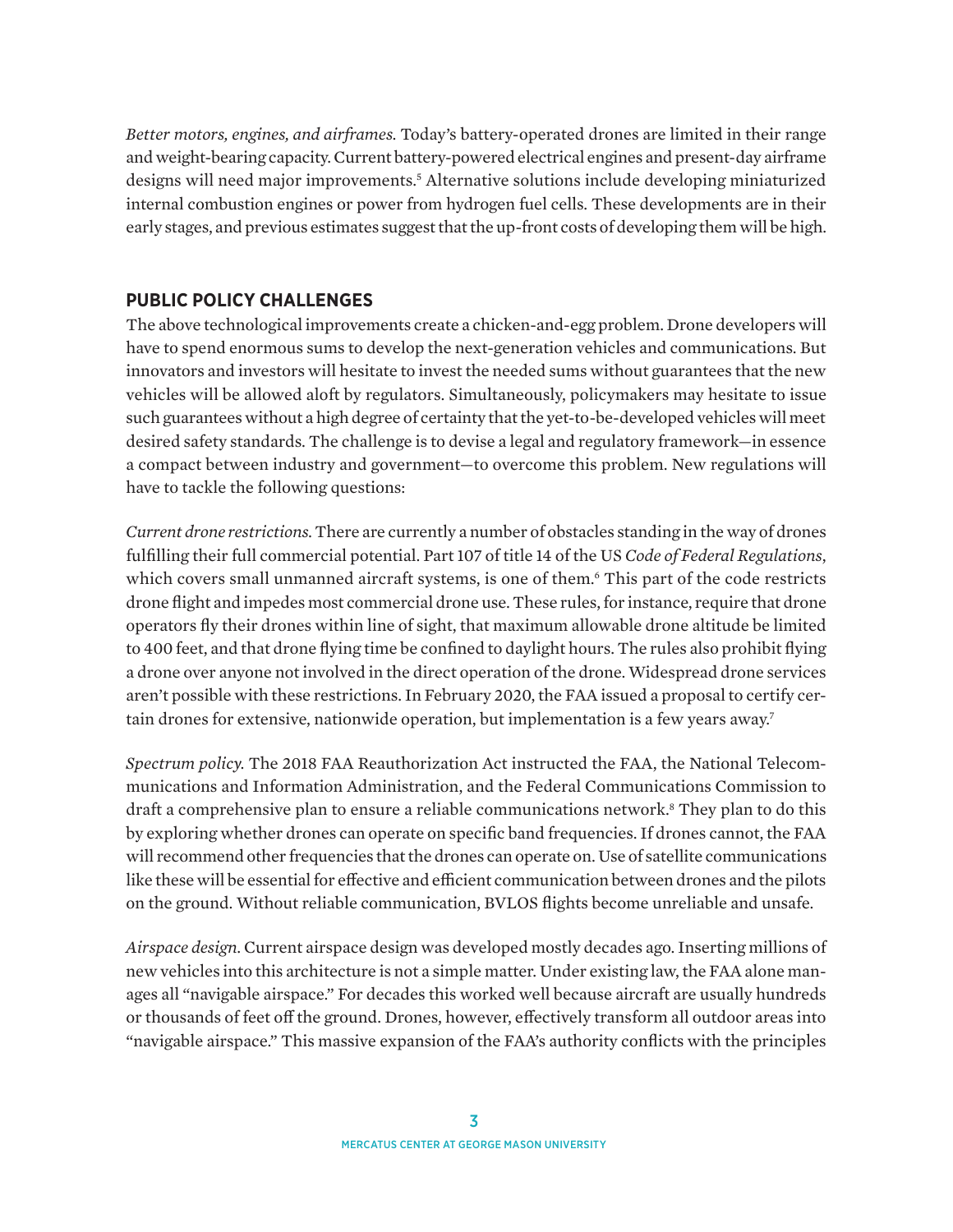of property law. The Supreme Court has held that landowners own the "immediate reaches" of airspace above their property,<sup>9</sup> and many states vest low-altitude air rights—where drone operators want to fly—with landowners.

*Privacy and security.* In late 2019, the US Department of the Interior grounded nonemergency flights of Chinese-made drones out of security concerns.<sup>10</sup> China is by far the largest producer of commercial drones, and the Interior Department expressed concerns about the possibility of unwelcome surveillance.11 There is also considerable angst over privacy concerns, as drones have the capacity to spy on individuals and businesses.12 In an iconic legal case, an irate homeowner shot down a neighbor's drone flying over his backyard. A state judge ruled that he had the right to take such action, citing his privacy interests.13 There are similar concerns over the use of drones for industrial espionage.14

### **FIRST STEPS TO ADDRESSING THE CHALLENGES**

*Federalism.* The FAA and the states will need to walk a fine line to ensure the safety of the general population while allowing the free innovation of medical drone technology. This will require close coordination between the FAA and individual states. Under Supreme Court precedent, landowners such as homeowners and state governments own the airspace within the "immediate reaches" of their land and buildings. Congress should consider expressly delegating authority to states for managing low-altitude airspace and clearing up what "immediate reaches" means. At least one proposal currently in Congress would do that.15 Hopefully lawmakers will bring legal clarity to when and how states can regulate low-altitude airspace.

*State-level advisory boards.*16 These groups would be composed of stakeholders including public safety representatives, medical professionals, consumer groups, industry representatives, and academic experts. The objective of these groups would be to recommend public policy changes for state legislators to consider. These committees should explore policies that lay the groundwork for drone transportation infrastructure, including the deployment of 5G communications networks.17 One idea is for city or state authorities to lease out "drone highways" above public roads and public property to drone companies.<sup>18</sup>

### **CONCLUSION**

The success of futuristic drone applications, especially those in healthcare, depend on adopting a unique set of rules for low-altitude airspace separate from the rules that have traditionally applied to the national airspace. The infrastructure and public issues (e.g., noise restrictions and zoning) will be local. Efforts such as the FAA's Integration Pilot Program being conducted at the state and local level are introducing municipalities and states to drone delivery services. The next step would be for states to begin planning for drone infrastructure and light-touch drone airspace management.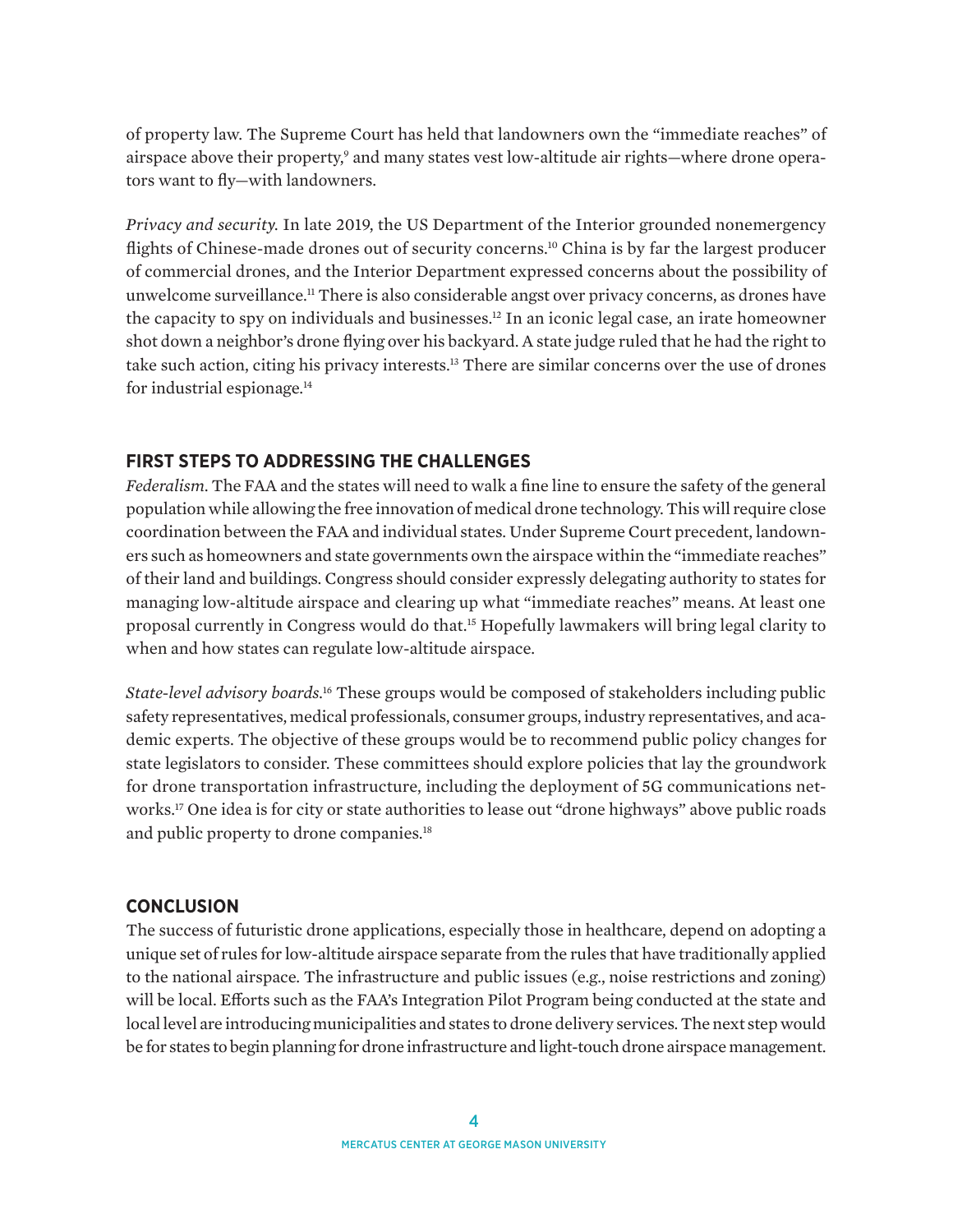If permitted, drones will change the nature of America's airspace, delivery systems, and ambulatory services. There are technical and legal obstacles to widespread medical drone services. Nevertheless, federal and state regulators can accelerate drone deployment by anticipating these challenges. Collaboration between local, state, and federal agencies and drone operators and manufacturers will be critical to ensuring the efficient and safe transition to drone services.

#### **ABOUT THE AUTHORS**

Robert F. Graboyes is a senior research fellow and healthcare scholar at the Mercatus Center at George Mason University. Previously, he was a healthcare adviser for the National Federation of Independent Business, an economics professor at the University of Richmond, a regional economist and director of education at the Federal Reserve Bank of Richmond, and a sub-Saharan Africa economist for Chase Manhattan Bank. His degrees include a PhD in economics from Columbia University; master's degrees from Columbia University, Virginia Commonwealth University, and the College of William and Mary; and a bachelor's degree from the University of Virginia.

Brent Skorup is a senior research fellow at the Mercatus Center at George Mason University. His research areas include telecommunications, transportation technology, regulation, and wireless policy. He serves on the Federal Communications Commission's Broadband Deployment Advisory Committee and on the Texas Department of Transportation's Connected and Autonomous Vehicle Task Force. He is also a member of the Federalist Society's Regulatory Transparency Project. Skorup has a bachelor's degree in economics from Wheaton College and a law degree from the Antonin Scalia Law School, where he was articles editor for the *Civil Rights Law Journal*.

#### **NOTES**

- 1. James C. Rosser Jr. et al., "Surgical and Medical Applications of Drones: A Comprehensive Review," *Journal of the Society of Laparoendoscopic Surgeons* 22, no. 3 (2018): 1–9.
- 2. National Air Transportation Association, *Urban Air Mobility: Considerations for Vertiport Operation*, June 2019.
- 3. Jim McGregor, "Nvidia's Jetson Nano Puts AI In the Palm of Your Hand," *Forbes*, August 1, 2019.
- 4. Charles Alcock, "FAA to Publish Proposed UAS Remote Identification Rules," *AINonline*, December 27, 2019.
- 5. Robert F. Graboyes, Darcy Nikol Bryan, and John Coglianese, "Overcoming Technological and Policy Challenges to Medical Uses of Unmanned Aerial Vehicles" (Mercatus Research, Mercatus Center at George Mason University, Arlington, VA, January 2020).
- 6. Federal Aviation Administration, "Fact Sheet Small Unmanned Aircraft Regulations (Part 107)," fact sheet, July 23, 2018, [https://www.faa.gov/news/fact\\_sheets/news\\_story.cfm?newsId=22615;](https://www.faa.gov/news/fact_sheets/news_story.cfm?newsId=22615) Federal Aviation Administration, Small Unmanned Aircraft Systems, 14 C.F.R. pt. 107 (2019).
- 7. Andy Pasztor, "FAA Moves toward Certifying Specific Drones for Package Deliveries," *Wall Street Journal*, February 3, 2020.
- 8. FAA Reauthorization Act of 2018, H.R. 302, 115th Cong. (2017).